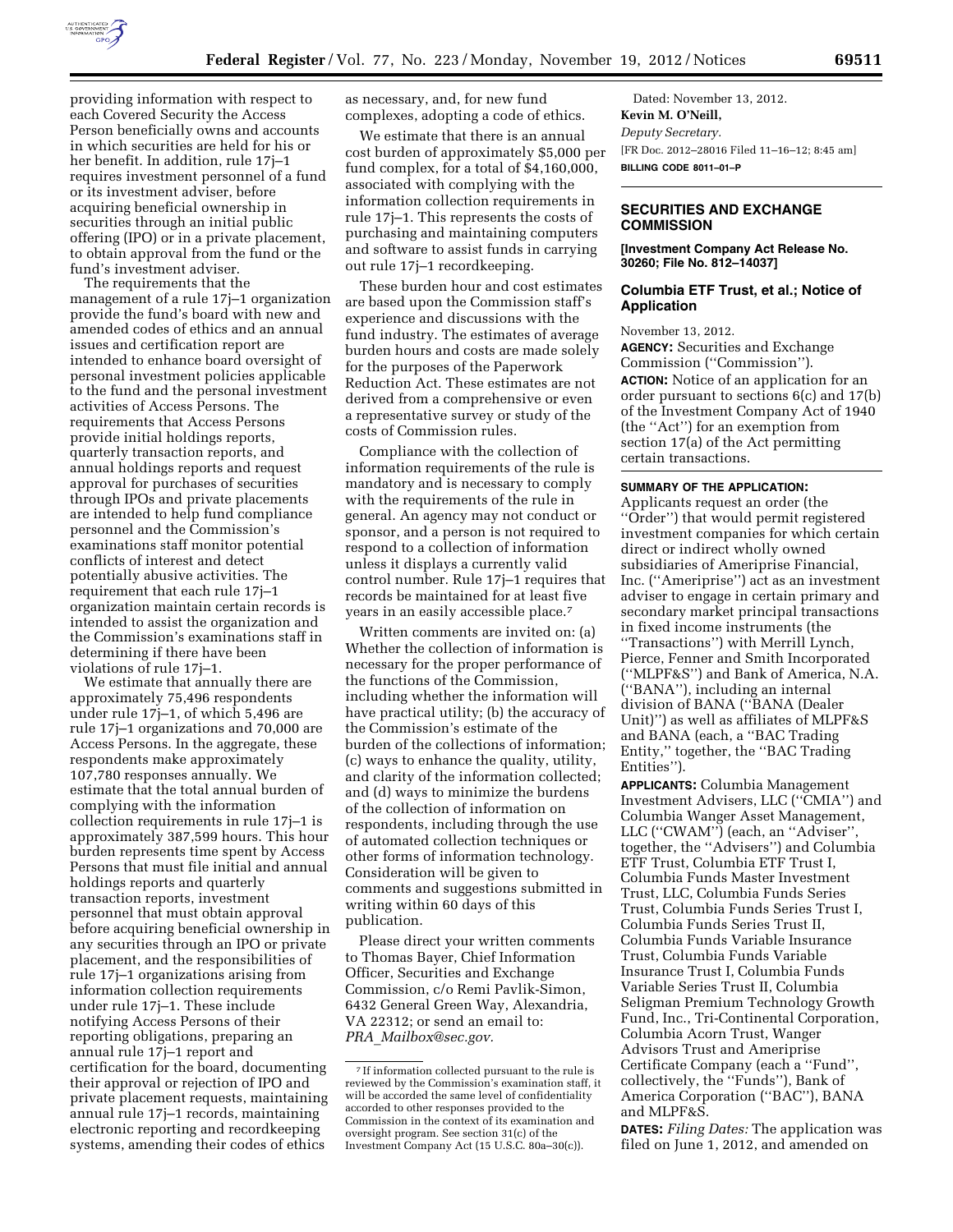October 3, 2012. Applicants have agreed to file an amendment during the notice period, the substance of which is reflected in this notice.

**HEARING OR NOTIFICATION OF HEARING:** An order granting the application will be issued unless the Commission orders a hearing. Interested persons may request a hearing by writing to the Commission's Secretary and serving applicants with a copy of the request, personally or by mail. Hearing requests should be received by the Commission by 5:30 p.m. on December 10, 2012, and should be accompanied by proof of service on applicants, in the form of an affidavit or, for lawyers, a certificate of service. Hearing requests should state the nature of the writer's interest, the reason for the request, and the issues contested. Persons who wish to be notified of a hearing may request notification by writing to the Commission's Secretary.

**ADDRESSES:** Elizabeth M. Murphy, Secretary, Securities and Exchange Commission, 100 F Street NE., Washington, DC 20549–1090; Applicants, c/o Robert M. Kurucza, Esq. and Marco E. Adelfio, Esq., Goodwin Procter LLP, 901 New York Avenue NW., Suite 9000, Washington, DC 20001; Scott R. Plummer, Esq. and Paul B. Goucher, Esq., Ameriprise Financial, Inc., 5228 Ameriprise Financial Center, Minneapolis, MN 55474; Glen A. Rae, Esq., Bank of America, N.A., Merrill Lynch, Pierce, Fenner & Smith Incorporated, Bank of America Tower, NY1–100–05–01, One Bryant Park, 5th Floor, New York, NY 10036; Brian D. McCabe, Esq., Ropes & Gray LLP, Prudential Tower, 800 Boylston Street, Boston, MA 02199–3600; Steve Chaiken, Esq., Bank of America, N.A., Merrill Lynch, Pierce, Fenner & Smith Inc., 50 Rockefeller Plaza, New York, NY 10020 and Steve Chaiken, Esq., Bank of America Corporation, Bank of America Corporate Center, 100 North Tryon Street, Charlotte, NC 28255.

**FOR FURTHER INFORMATION CONTACT:**  Laura L. Solomon, Senior Counsel, at (202) 551–6915, or Daniele Marchesani, Branch Chief, at (202) 551–6821 (Division of Investment Management, Office of Investment Company Regulation).

**SUPPLEMENTARY INFORMATION:** The following is a summary of the application. The complete application may be obtained via the Commission's Web site by searching for the file number, or an applicant using the Company name box, at *[http://](http://www.sec.gov/search/search.htm) [www.sec.gov/search/search.htm](http://www.sec.gov/search/search.htm)* or by calling (202) 551–8090.

## **Applicants' Representations**

1. Each Fund, except as explained below, is an open-end management investment company registered under the Act and is organized as a statutory trust, business trust, limited liability company or corporation under the laws of Delaware, Maryland or Massachusetts or is a series thereof. Columbia Seligman Premium Technology Growth Fund, Inc. and Tri-Continental Corporation are closed-end registered investment companies. Columbia ETF Trust and Columbia ETF Trust I are exchange-traded funds and Ameriprise Certificate Company is a face-amount certificate company. The Funds have a variety of investment objectives, but each may to a greater or lesser degree invest a portion of its assets in fixedincome instruments. The fixed-income instruments in which the Funds may invest include, but are not limited to, government securities, municipal securities, tender option bonds, taxable and tax-exempt money market securities, repurchase agreements, assetand mortgage-backed securities, corporate bonds and other issues and syndicated loans (including assignments thereof and participations therein), each as the Funds' respective investment policies allow.

2. CMIA and CWAM, the Advisers, are direct or indirect wholly-owned subsidiaries of Ameriprise, a Delaware corporation. Each Adviser is registered as an investment adviser under the Investment Advisers Act of 1940 (the ''Advisers Act''). The Advisers act as investment advisers to the Funds and, in certain cases, have oversight over one or more affiliated or unaffiliated subadvisers engaged by certain Funds.1

3. BANA is a national banking association and a wholly owned indirect subsidiary of BAC. BANA (Dealer Unit) is an internal division of BANA, which is exempt from registering as a brokerdealer pursuant to the Securities Exchange Act of 1934 ("1934 Act"). MLPF&S, a Delaware corporation, is also a wholly owned indirect subsidiary of BAC that is registered as a brokerdealer with the Commission under the 1934 Act. Each of BANA and MLPF&S as well as the affiliates of MLPF&S and BANA listed in Schedule C to the application (each, a ''BAC Trading Entity,'' and, collectively, the ''BAC Trading Entities'') act as dealers and/or

underwriters of fixed-income instruments. The BAC Trading Entities listed in Schedule C are registered broker-dealers or entities exempt from registration.

4. On April 30, 2010, BANA sold a portion of the asset management business of its wholly owned subsidiary Columbia Management Group, LLC (''CMG'') to Ameriprise (the ''Columbia Sale''), including the management of some of the Funds. The Columbia Sale also included CMG's own subsidiary, Columbia Wanger Asset Management, L.P. (now CWAM), the investment adviser to certain Funds. After the Columbia Sale, RiverSource Investments, LLC changed its name to Columbia Management Investment Advisers, LLC (CMIA). CMIA became the investment adviser for all Funds, including legacy RiverSource Funds and the former long-term Columbia Funds, other than those advised by CWAM.

5. Following the Columbia Sale the Advisers are not under the control (within the meaning of section 2(a)(9) of the Act) of BAC and are not under common control with the BAC Trading Entities. However, certain fiduciary accounts maintained by BANA's trust department (''BANA (US Trust)'') 2 for the principals or beneficiaries of such accounts are invested in the Fund's securities (''fiduciary account investments''). BANA (US Trust) has discretionary authority over, but no pecuniary interest in, such investments.3 Because of these investments, there may be affiliations between the BAC Trading Entities and the Funds.

6. Applicants state that, because of consolidation in the financial services

3Applicants note that there may be some instances in which BAC or an entity, including a division thereof, controlled by BAC (each, a ''BAC Affiliate,'' collectively, the ''BAC Affiliates'') might be deemed to own, control or hold with power to vote less than five percent of the outstanding voting securities of a Fund otherwise than through fiduciary account investments (a ''<5% holding''). References to potential affiliations arising ''solely by reason of'' fiduciary account investments above certain levels may include situations where fiduciary account investments exceed such levels only when added to a <5% holding.

<sup>1</sup>Certain of the Funds have (or may, in the future, have) sub-advisers that provide sub-advisory services (each, a "Sub-Adviser," collectively, the ''Sub-Advisers''). Applicants request the order cover any such Sub-Advisers, provided that any Sub-Adviser that relies on the order complies with the conditions of the order as though it were an Adviser, unless otherwise stated.

<sup>2</sup>BANA (US Trust) includes Bank of America, U.S. Trust Private Wealth Management, including U.S. Trust Company of Delaware, the Retirement and Philanthropic Services unit, and the Merrill Lynch Trust Company division and any successors. The term ''successor'' is limited to an entity that results from a reorganization into another jurisdiction, a change in the type of business organization or a combination, consolidation or reorganization of any of the entities covered by the Order, including any such combination, consolidation or reorganization effected through the use of a ''shell'' entity controlled by any of the entities covered by the Order, provided that such combination, consolidation or reorganization does not result in a change of direct or indirect control of such entities.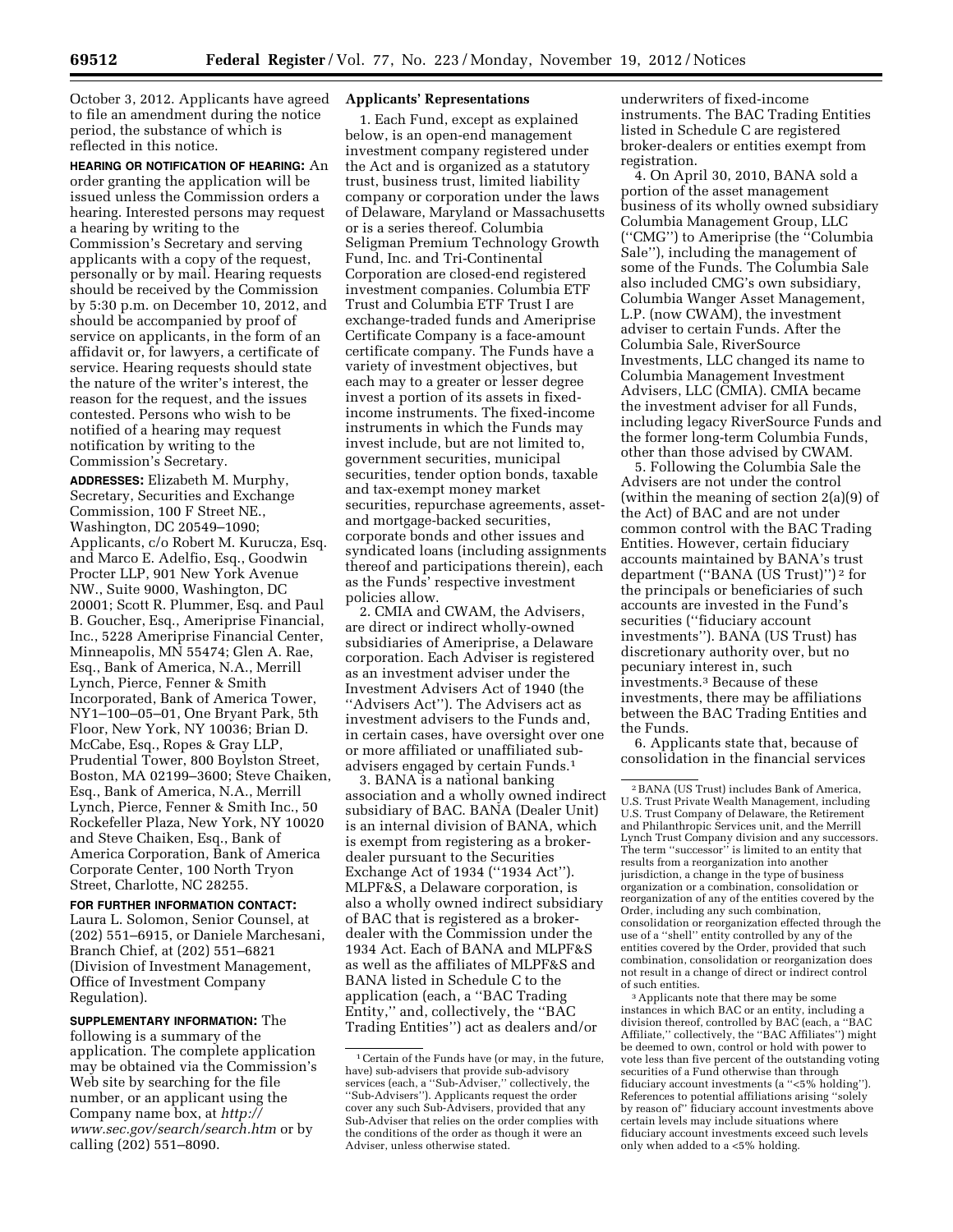industry, a few major broker-dealers account for a large percentage of the market share in connection with trading in various asset classes, including fixed income instruments. Applicants state that the decline in the number of brokerdealers and banks trading in the fixedincome instruments in which the Funds seek to invest and the increasing significance of the few remaining institutions demonstrate the importance to the Funds of their relationships with such entities, including the BAC Trading Entities. Applicants further represent that the BAC Trading Entities were the top-ranked underwriters in the following categories of fixed-income instruments in 2011: Investment gradecredit; U.S. leveraged loans; residential mortgage-backed securities; assetbacked securities; and U.S. commercial paper. Applicants also represent that the BAC Trading Entities were the second or third-ranked dealers or underwriters in 2011 in the following categories of fixed-income instruments: high-yield corporate credit; investment gradecredit; collateralized mortgage obligations; asset-backed securities; and municipal securities. As described more fully in the application, BAC Trading Entities had similar levels of market share in 2009 and 2010 and were a significant trading partner of the legacy RiverSource funds prior to the Columbia Sale.

7. Applicants assert that prohibiting the Funds from engaging in the Transactions with the BAC Trading Entities would become increasingly detrimental to the ongoing interests of Fund shareholders by limiting the Funds' access to important trading counterparties that have very significant market shares in many of the types of instruments that the Funds purchase. Applicants submit that prohibiting the Funds from engaging in Transactions with the BAC Trading Entities unnecessarily reduces the opportunities available to the Funds to obtain competitive pricing and execution and to access the markets for particular fixed-income instruments that are available from only a few dealers. Applicants assert that precluding a Fund from trading with a BAC Trading Entity may harm the Fund by, among other things, preventing it from obtaining the best pricing, terms and quality of services otherwise available in the market.

8. Applicants, therefore, request the Order, pursuant to sections 6(c) and 17(b) of the Act exempting Transactions entered into in the ordinary course of business by a Fund with BAC Trading Entities, under the circumstances described in the application, from the

provisions of section 17(a) of the Act.4 The ''Transactions'' that are the subject of the Order include primary and secondary market transactions in fixedincome instruments executed on a principal basis between a Fund and a BAC Trading Entity.

The Order would be available only where the BAC Trading Entity is deemed to be a first-tier or a second-tier affiliate of a Fund solely by reason of fiduciary account investments in the voting securities of an Owned Fund, as defined below. In particular, the Order would be available only in circumstances in which the BAC Trading Entity might be deemed to be (i) An affiliated person (''first-tier affiliate''), in the case of BANA (Dealer Unit), or an affiliated person of a firsttier affiliate (a ''second-tier affiliate'') of a Fund solely by reason of BANA (US Trust), being deemed to own, control or hold with power to vote through fiduciary account investments five percent or more of the Fund's total outstanding voting securities (each, a ''5% Fund''); (ii) a first-tier affiliate of a Fund solely by reason of BANA (US Trust) being deemed to beneficially own through the fiduciary account investments more than twenty-five percent of the Fund's total outstanding voting securities or, by virtue of such fiduciary account investments, to control the Fund (each, a ''25% Fund,'' together with the 5% Funds, the ''Owned Funds''); and/or (iii) a secondtier affiliate of any Fund other than an Owned Fund (each, an ''Other Fund'') solely by reason of BANA (US Trust) being considered to own, control or hold with power to vote a 5% Fund's securities as described in (i) or being deemed to beneficially own a 25% Fund's securities as described in (ii), through fiduciary account investments.

9. Applicants seek to have the Order cover (i) The Funds and any investment company registered under the Act or series thereof, whether now existing or organized in the future, that is managed, advised or sub-advised by any Adviser or by any existing or future entity that is controlling, controlled by or under common control with CMIA and/or CWAM or controlled by Ameriprise and registered as an investment adviser under the Advisers Act; (ii) the Advisers and/or any existing or future investment adviser controlling, controlled by or under common control with CMIA and/ or CWAM or controlled by Ameriprise; and (iii) the BAC Trading Entities and any successor entities; provided that

any entity that relies on the Order complies with the terms and conditions of the Order as though it were an applicant.

10. Applicants request relief only for Transactions that would be prohibited by section 17(a) because of affiliations, if any, arising solely by reason of BANA (US Trust) being deemed to own, control or hold with the power to vote voting securities of an Owned Fund through fiduciary account investments. The relief would not be available where a BAC Trading Entity is a first-tier affiliate or a second-tier affiliate of a Fund for other reasons. The relief would not be available for Transactions between a Fund and any trading entity under common control with the Fund's Adviser. The relief would also not be available for primary market Transactions in fixed-income instruments, other than repurchase agreements and variable rate demand notes, of which BAC (or any successor) or any entity controlled by BAC (or any successor), including any BAC Trading Entity, is the primary obligor.

11. Neither BAC nor any BAC Affiliates control or will control (within the meaning of section 2(a)(9) of the Act), directly or indirectly, Ameriprise or the Advisers or any other non-Fund entity under the control of Ameriprise (together, the ''Ameriprise Affiliates''). Applicants state that only the fiduciary account investments in the Owned Funds raise the affiliation issues addressed by the requested relief. Additionally, Ameriprise has no beneficial interest in, and will not control (within the meaning of section 2(a)(9) of the Act) directly or indirectly, BAC, the BAC Trading Entities or any other BAC Affiliate.

12. The BAC Affiliates and the Ameriprise Affiliates are structured as separate, independent businesses. Applicants state that the BAC Affiliates will not have any involvement in the Advisers' investment decisions or decisions to engage in Transactions pursuant to the Order, and will not attempt to influence or control in any way the placing by the Advisers of orders, other than in the normal course of sales activities of the same nature that are being carried out during the same time period with respect to unaffiliated institutional clients of the BAC Trading Entity.

13. Applicants state that each Fund has adopted confidentiality policies designed to limit the unnecessary flow of information about Fund holdings and transactions. Applicants note there are effective, existing separation and information barriers between the Advisers and the Funds on the one hand

<sup>4</sup>Applicants are not seeking relief from the provisions of sections 10(f), 17(e) or 17(d) of the Act or rule 17d–1 thereunder.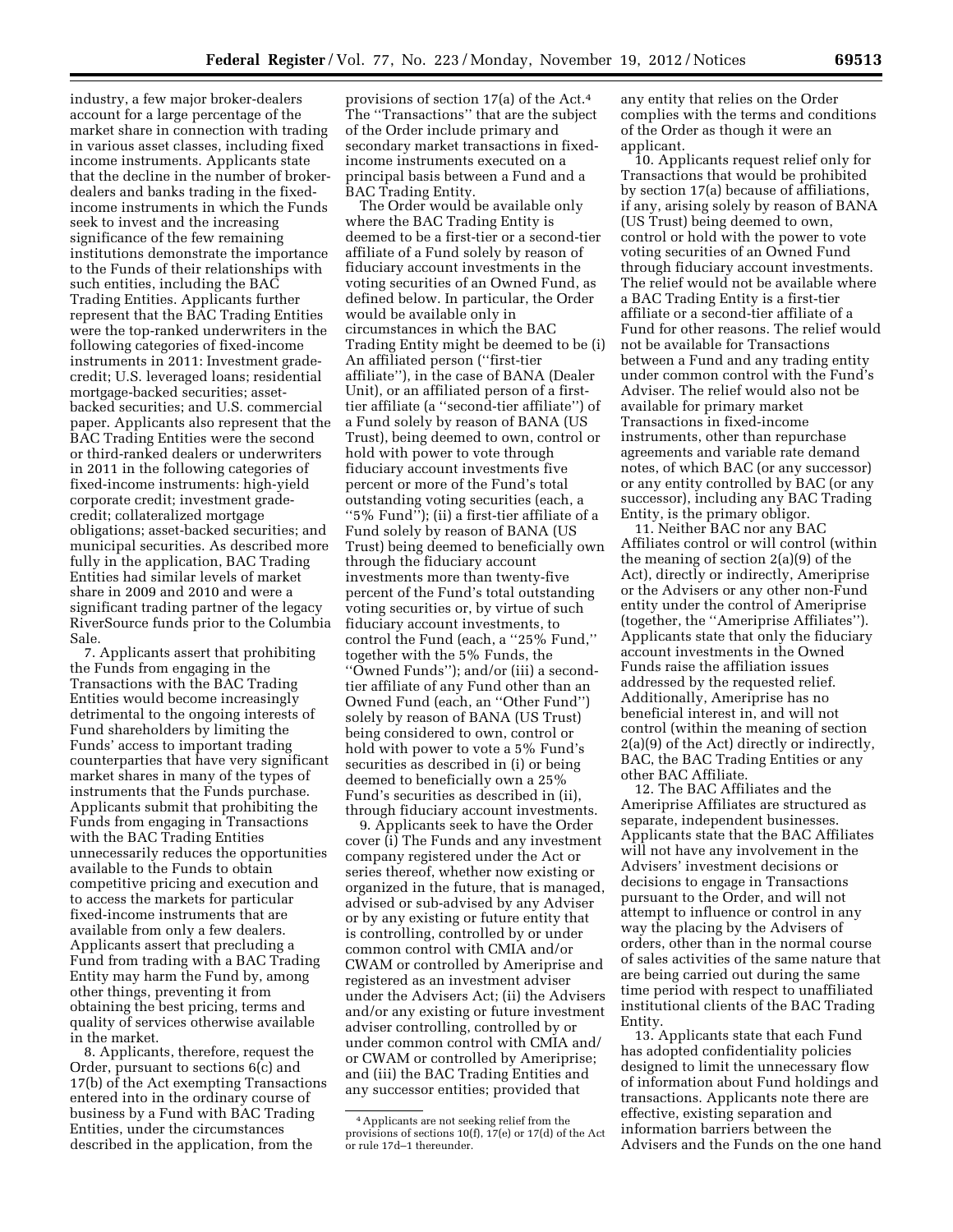and the BAC Trading Entities on the other. Applicants assert that there is substantial internal separation and independent operation of the BAC Trading Entities from the other BAC Affiliates and of BANA (US Trust) from BANA (Dealer Unit). BANA (US Trust) is subject to strict fiduciary laws and regulations that require BANA (US Trust) to act solely in the interests of the principals or beneficiaries of the accounts. Applicants represent that there is not, and will not be, any express or implied understanding between a BAC Trading Entity and Ameriprise or any Adviser that an Adviser will cause a Fund to enter into Transactions or give preference to the BAC Trading Entity in effecting such Transactions between the Fund and the BAC Trading Entity.

14. Ameriprise and the Ameriprise Affiliates, including the Advisers, will not adopt any compensation scheme any component of which is based on the amount of business done by the Funds with a BAC Trading Entity except to the extent such business might affect indirectly the profits or losses of the Advisers. BAC and the BAC Affiliates, including BANA (US Trust), will not adopt any compensation scheme any component of which is based on a factor that compensates employees for Transactions with the Funds differently than Transactions with unaffiliated counterparties.

15. BANA (US Trust) undertakes to not to exercise any voting authority with respect to shares that constitute five percent or more of a Fund's total outstanding voting securities, including in connection with the election of directors/trustees (the ''Non-Voting Undertaking'').

## **Applicants' Legal Analysis**

1. Section 17(a) of the Act, among other things, prohibits an affiliated person of a registered investment company, or any affiliated person of such a person, acting as principal, from selling to or purchasing from such registered company any security or other property and from borrowing money or other property from such investment company. Section 17(b) of the Act authorizes the Commission to exempt a transaction from section 17(a) of the Act if evidence establishes that the terms of the proposed transaction, including the consideration to be paid or received, are reasonable and fair and do not involve overreaching on the part of any person concerned and the proposed transaction is consistent with the policy of each registered investment company concerned and with the general purposes of the Act.

2. Section 6(c) of the Act, in relevant part, authorizes the Commission to exempt any person or transaction, or any class or classes of persons or transactions, from any provision or provisions of the Act, if and to the extent that such exemption is necessary or appropriate in the public interest and consistent with the protection of investors and the purposes fairly intended by the policy and provisions of the Act.

3. Section 2(a)(3) of the Act defines ''affiliated person'' of another person to include: (a) Any person directly or indirectly owning, controlling, or holding with power to vote, 5% or more of the outstanding voting securities of such other person; (b) any person 5% or more of whose outstanding voting securities are directly or indirectly owned by, controlled, or held with power to vote, by such person; and (c) any person directly or indirectly controlling, controlled by, or under common control with, such other person.

4. Section 2(a)(9) of the Act, in relevant part, defines ''control'' as ''the power to exercise a controlling influence over the management or policies of a company, unless such power is solely the result of an official position with such company.'' Section 2(a)(9) also provides that any person who owns beneficially, either directly or through one or more controlled companies, more than 25% of the voting securities of a company shall be presumed to control such company. Any person who does not so own more than 25% of the voting securities of any company shall be presumed not to control such company.

5. Applicants state that a BAC Trading Entity could be deemed to be a first-tier affiliate or a second-tier affiliate of a 5% Fund insofar as fiduciary account investments of five percent or more of an Owned Fund's outstanding voting securities could cause BANA (US Trust) to be viewed as owning, controlling or holding with power to vote ''voting securities.'' Were BANA (US Trust) to be deemed a first-tier affiliate of a 5% Fund, the BAC Trading Entities (except for BANA (Dealer Unit)) would then be deemed to be second-tier affiliates of the 5% Fund. BANA (Dealer Unit), on the other hand, could be deemed to be a first-tier affiliate of the 5% Fund. Additionally, a BAC Trading Entity could be deemed a first-tier affiliate of a 25% Fund and a second-tier affiliate of the Other Funds.5 Applicants submit

that, due to the fiduciary account investments, any Transaction involving a Fund and a BAC Trading Entity that is a first-tier affiliate or a second-tier affiliate thereof, would be subject to the prohibition of section 17(a) of the Act.

6. Applicants submit that the primary purpose of section 17(a) is to prevent a person with the power to control an investment company from essentially engaging in self-dealing, to the detriment of the investment company's shareholders. Applicants submit that the policies which section 17(a) were meant to further are not implicated here because BAC and BAC Trading Entities are not able to cause a Fund to enter into a Transaction or otherwise influence portfolio decisions by the Advisers on behalf of the Funds. Applicants state that, as a result, no BAC Trading Entity is in a position to engage in self-dealing or otherwise cause any of the relevant Funds to enter into Transactions that are not in the best interests of its shareholders.

7. Applicants submit that the carefully circumscribed circumstances under which the Transactions would be conducted, including in particular the proposed conditions for the Order (set out below), amply satisfy the statutory standards for relief. Applicants state that compliance with the ''Structural Conditions'' set forth below is intended to assure that the Advisers and the Funds continue to operate independently of, and free of any undue influence by, BAC and the BAC Trading Entities, which applicants assert is further buttressed by the Non-Voting Undertaking. Moreover, neither BAC, nor any BAC Affiliate will exercise, or attempt to exercise, control over any Fund.

8. Applicants state that compliance with the ''Transactional Conditions'' set forth below is designed to assure that the terms of the individual transactions are fair from the perspective of the Funds. Applicants note that, at the outset, the conditions require each

<sup>5</sup>As discussed in the application, this conclusion could be reached if, on account of the fiduciary account investments, BANA (US Trust)

<sup>&#</sup>x27;'beneficially owned'' greater than twenty-five percent of the 25% Fund's total outstanding voting securities. The Owned Fund could then be presumed to be under the control of BANA (US Trust), and thus of BAC. As wholly owned subsidiaries of BAC, the BAC Trading Entities may also be presumed to be under the control of BAC. Accordingly, the 25% Fund and the BAC Trading Entities could be presumed to be under the common control of BAC and thus first-tier affiliates of each other. If the 25% Fund and the Other Funds are deemed to be under the control of their respective Adviser(s), then the 25% Fund and the Other Funds could be deemed to be first-tier affiliates of each other by virtue of being under common control. Therefore, if the BAC Trading Entities are deemed to be first-tier affiliates of the 25% Fund, they could be deemed to be second-tier affiliates of the Other Funds.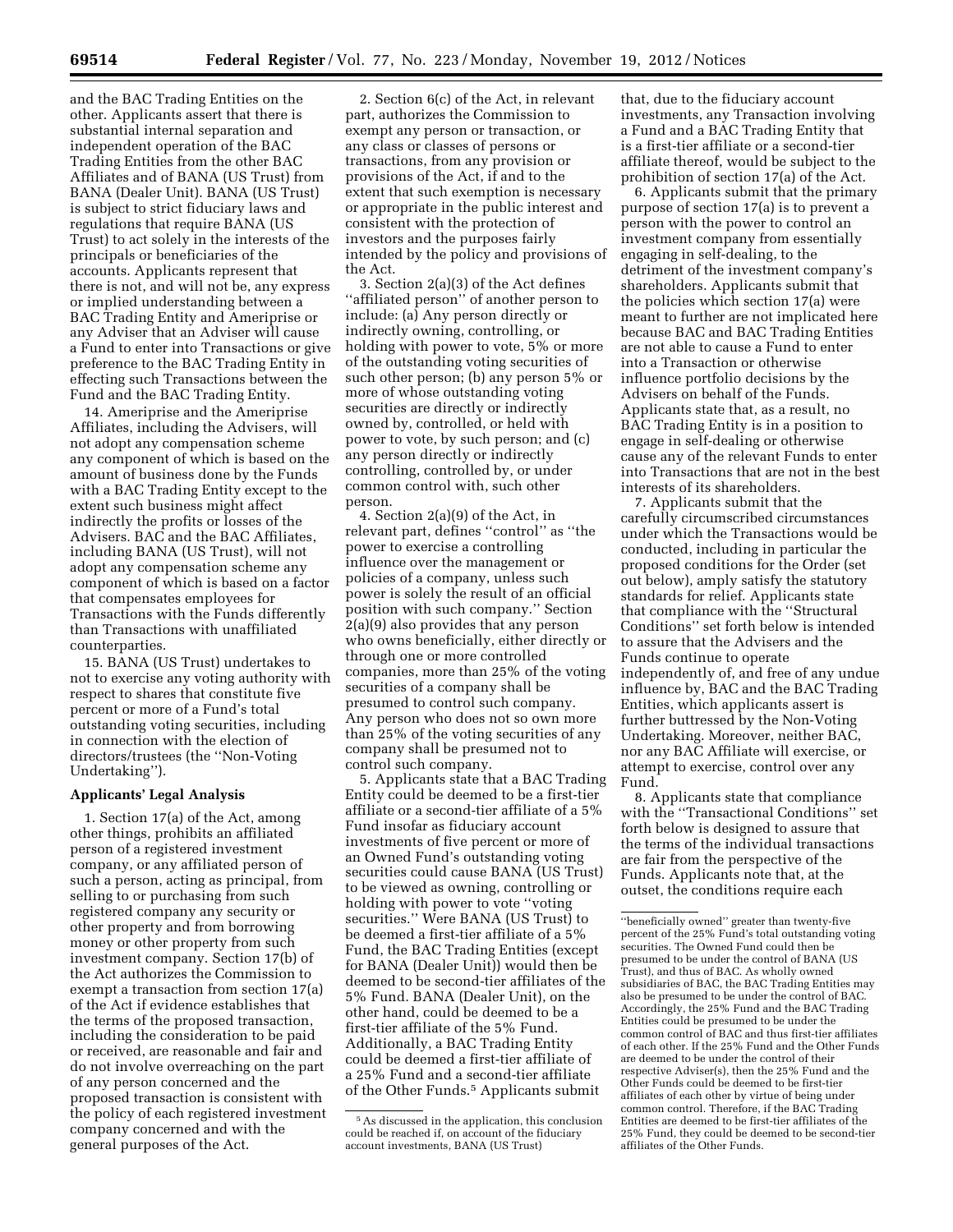Fund's Board of Directors, Board of Trustees or other governing body of such Fund, as applicable (each, a ''Board''), including a majority of its disinterested directors or trustees, as applicable (''Necessary Majority''), to approve, and the Fund to implement, procedures governing all Transactions pursuant to the Order. Applicants submit that, pursuant to such procedures, the Transactions will be subject to ongoing review by each Fund's chief compliance officer, and will be reviewed by its Board, including a Necessary Majority, on a quarterly basis. In addition, the Board must annually consider the level of Transactions with BAC Trading Entities and whether continued reliance on the Order is appropriate in light of the need of the Funds to have the BAC Trading Entities available as trading counterparties. The conditions also generally require price quotations from unaffiliated dealers that are in a position to quote competitive prices to ensure that the terms of the particular Transactions are fair and reasonable and do not involve overreaching. For primary market Transactions, the conditions generally require that the Funds purchase instruments at a price that is not more than the price paid by each other purchaser, and on the same terms as other purchasers, in that offering or in any concurrent offering.

9. Applicants state that the Transactions described in the Application satisfy the standards of sections 6(c) and 17(b). Applicants submit that there is no danger of overreaching or self-dealing by a BAC Trading Entity in connection with a Transaction, and there will be no conflict of interest associated with an Adviser's or Sub-Adviser's decision to engage in a Transaction with a BAC Trading Entity on behalf of a Fund. Moreover, applicants state that the Order is consistent with the policies of the Funds and the protection of investors, as the Advisers and Sub-Advisers will manage the Funds in accordance with the policies and investment objectives of the Funds and without any influence by the BAC Trading Entities. Finally, applicants state that permitting the Transactions will be appropriate in the public interest and consistent with general purposes of the Act because the ability to engage in Transactions increases the likelihood of a Fund achieving the best pricing, terms and quality of service otherwise available in the market in such transactions and results in none of the abuses that the Act was designed to prevent.

# **Applicants' Conditions**

Applicants agree that the Order granting the requested relief will be subject to the following conditions:

#### *A. Structural*

(1) Neither BAC nor any BAC Affiliates will control any of the Advisers or principal underwriters or promoters for the Funds, directly or indirectly, within the meaning of section 2(a)(9) of the Act, and neither BAC nor any BAC Affiliates will exercise, or attempt to exercise, control over any Fund. The Order will remain in effect only so long as Ameriprise, or another entity not controlling, controlled by or under common control with BAC, primarily controls the Advisers. In this regard, pursuant to the Non-Voting Undertaking, BANA (US Trust) will not exercise any voting authority that it possesses with respect to shares that constitute five percent or more of any Fund's total outstanding voting securities. Instead, it will delegate to an independent third party that is not affiliated with either BAC or any BAC Affiliate the voting of such shares.

(2) Neither BAC nor any BAC Affiliates will directly or indirectly consult with Ameriprise or any Ameriprise Affiliate, including the Advisers, or any portfolio manager of the Advisers concerning purchase or sale Transactions, or the selection of a broker or dealer for any Transactions placed or to be placed on behalf of a Fund, or otherwise seek to influence the choice of broker or dealer for any Transaction by a Fund, other than in the normal course of sales activities of the same nature that are being carried out during the same time period with respect to unaffiliated institutional clients of the BAC Trading Entity, or that existed between the BAC Trading Entity and the Advisers, if any, prior to consummation of the Columbia Sale.

(3) No officer, director or employee of an Owned Fund will directly or indirectly seek to influence in any way the terms of any Transaction covered by the Order, other than in the normal course of investment activities of the same nature that are being carried out during the same time period with respect to unaffiliated broker-dealers, or that existed between the BAC Trading Entity and the Advisers, if any, prior to consummation of the Columbia Sale.

(4) The Advisers and each BAC Trading Entity are structured as separate organizations, with separate capitalization, separate books and records, and separate officers and employees, and are physically

separated. Each BAC Trading Entity will adopt and implement policies that prohibit the BAC Trading Entity from (a) linking any approval or action relating to an Owned Fund to any action by any Fund or by an Adviser relating to any Fund, or (b) using the fiduciary account investments in an Owned Fund as a basis for seeking to persuade any Fund or the Advisers to engage in business with the BAC Trading Entity. The Funds have adopted policies designed to keep information about their holdings and transactions on a confidential basis, prior to any public disclosure, except in connection with the ordinary course of business as permitted by the portfolio holdings disclosure policies approved by the Funds' directors/trustees and involving communications of the same nature as are being made during the same period to unaffiliated trading partners of the Funds. Pursuant to these policies, the Advisers will designate information regarding investment advisory and portfolio execution matters relating to the Funds as information that may not be communicated between the Owned Fund, on the one hand, and the BAC Trading Entity, on the other hand, prior to any public disclosure.

(5) Ameriprise and the Ameriprise Affiliates will not adopt any compensation scheme any component of which is based on the amount of business done by the Funds with a BAC Trading Entity except to the extent such business might affect indirectly the profits or losses of the Advisers. BAC and the BAC Affiliates will not adopt any compensation scheme any component of which is based on a factor that compensates employees for Transactions with the Funds differently than Transactions with unaffiliated counterparties.

(6) The Advisers and the BAC Trading Entities, with the assistance of their respective legal/compliance departments, will prepare guidelines for their respective personnel to make certain that Transactions effected pursuant to the Order comply with its conditions, and that the Advisers and the BAC Trading Entities maintain an arms-length relationship. The respective legal/compliance departments of the Advisers and the BAC Trading Entities will monitor periodically the activities of the Advisers and the BAC Trading Entities, respectively, to make certain that the conditions of the Order are met.

# *B. Transactional*

With respect to each Transaction entered into or effected pursuant to the Order on behalf of a Fund:

(1) Each Fund's Board, including the Necessary Majority, shall approve, and